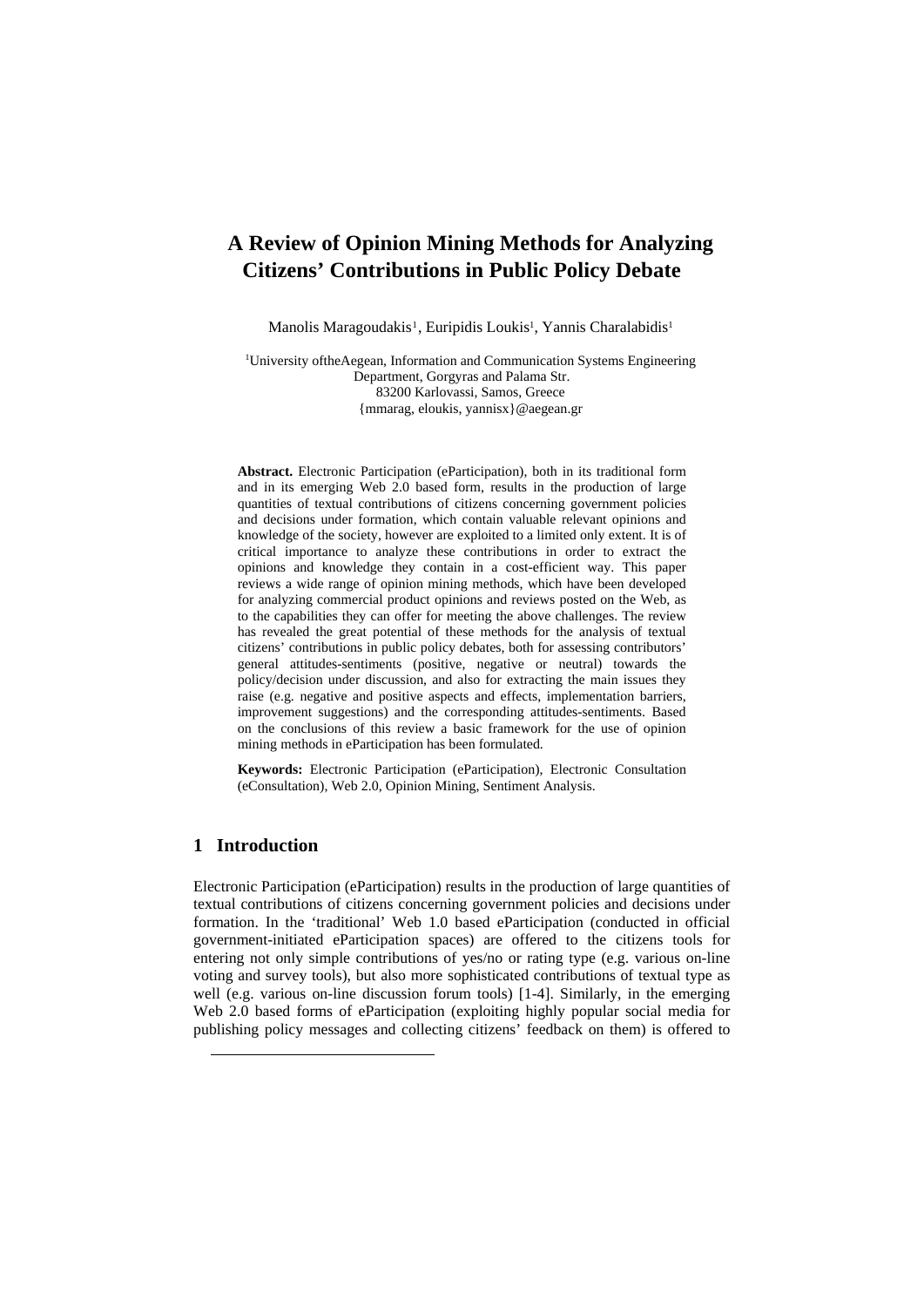the citizens functionality for providing feedback not only of simple 'like/dislike' or rating type, but also more of sophisticated comment type as well (e.g. comments on YouTube videos, or postings in blogs) [5-8]. So hundreds or even thousands of citizens' textual contributions are generated from these eParticipation channels, in numbers much higher than in the off-line public policy debates; these contain valuable opinions on the government policy/decision under discussion, and knowledge on the societal needs or problems this policy/decision attempts to address and the proposed government actions/interventions for this purpose. While the above simple forms of citizens' contribution can be easily analyzed using statistical methods, so that sound conclusions can be drawn from them, this does not hold for the numerous textual contributions collected. The big effort – and therefore the long time and high cost - required for reading hundreds or thousands of citizens' textual contributions on a public policy under formation (in traditional eParticipation spaces, Web 2.0 social media and also in offline public policy debates), summarizing them and extracting the general attitudes of the contributors and main points and issues they raise (e.g. positive and negative aspects and effects of the policies and decisions under discussion, implementation barriers, improvement suggestions) usually leads to a limited exploitation of them. This results in losses of valuable citizens' knowledge and opinions, which would be quite useful to the competent for public organizations for making better and more socially acceptable policies and decisions. Also, this does not allow feedback to be provided to the citizens as to how and to what extent their contributions have been taken into account, resulting finally in 'e-consultation fatigue' and disappointment [3]; providing such a feedback would greatly promote government transparency, accountability and openness.

For these reasons ten years ago in the first report of OECD discussing the potential of eParticipation [1], and also in the subsequent reports on this topic [2-3], is recognized as one of the most important challenges for the practical application of eParticipation ideas the analysis of the vast amounts of unstructured information that citizens' contributions (e.g. in 'threads' of e-conversations) contain using appropriate technologies. These technologies should aim to 'support the summarization and content analysis of contributions', 'help highlight areas of agreement and disagreement' and 'identify the participants main concerns, their level of support for any draft proposals, or their suggestions for action they think necessary to address problems raised'. At the same time it is argued that the lack of such analysis of citizens' textual contributions results in a lack of feedback to the citizens on 'how the results of the engagement have influenced the decision-making process and changed policy outcome' and has negative impact on citizens' trust in government and eParticipation. Subsequently Rose & Sanford [9] from a comprehensive literature review in the area of eParticipation conclude that one of the main research challenges in this area is to use appropriate tools for the analysis of citizens' input to policymaking. Similarly, Macintosh, Coleman & Schneeberger [10] in the introductory paper of the *ePart 2009* Conference Proceedings discussing the research gaps in the eParticipation area state that there is a lack of effective and efficient technologies for the analysis of unstructured eParticipation data and note that this poses a significant challenge to on-going research.

This paper contributes to addressing this critical for the large scale application and institutionalization of eParticipation research and practice gap, by critically reviewing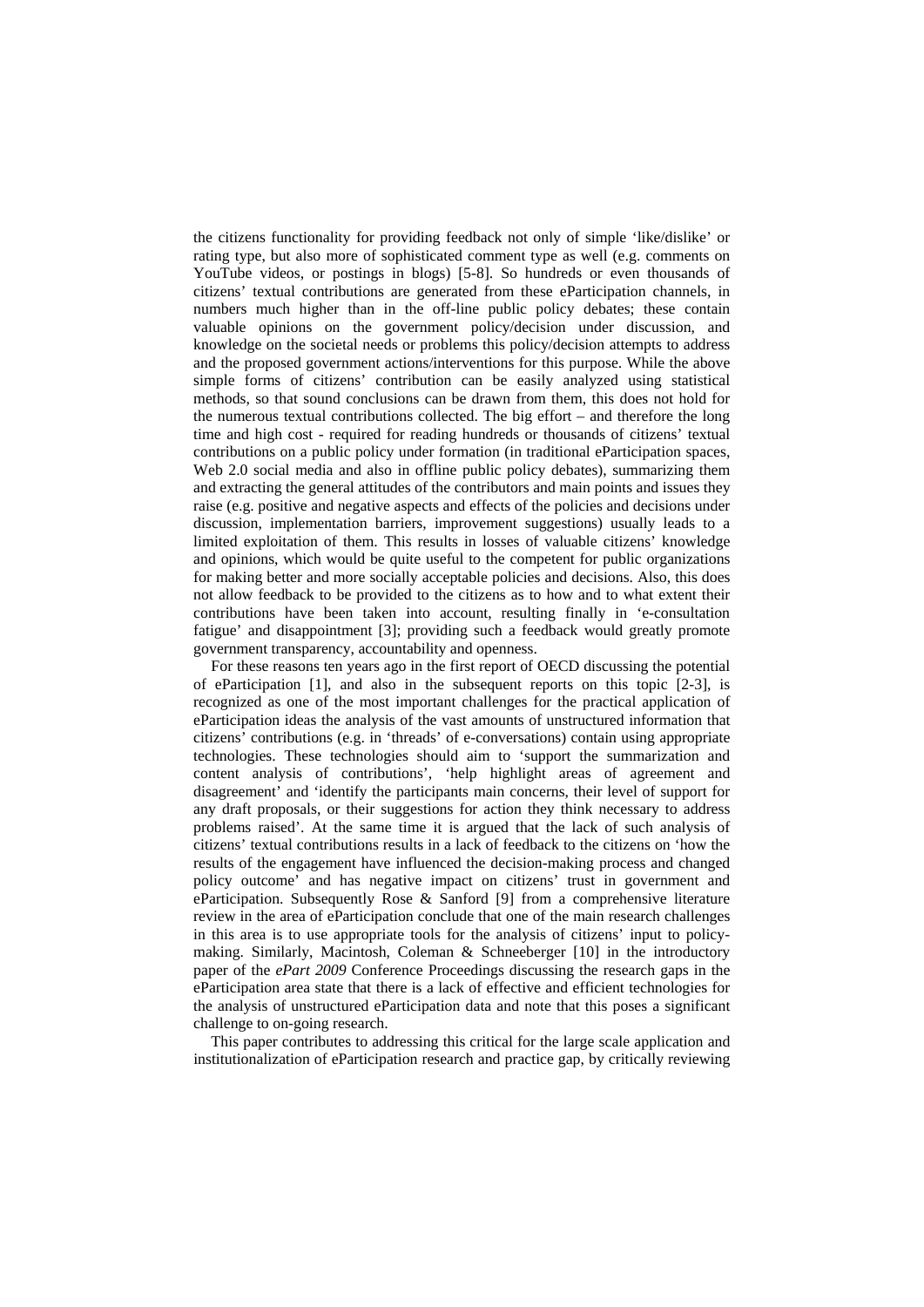a wide range of methods and algorithms developed in the area of opinion mining for the analysis of product opinions and reviews posted on the Web. For this purpose we made a systematic search of relevant journal and conference papers using as keywords 'opinion mining' and 'sentiment analysis'. This literature was reviewed focusing on the capabilities that opinion methods provide for meeting the above challenges in the area of eParticipation in a cost-efficient manner (so that we can use them to the largest possible extent), and ii) the main principles of these methods (so that we can select the most suitable ones and use them effectively and efficiently). Based on the results of this review a basic framework has been formulated for the use of opinion mining methods for analyzing citizens' textual contributions in eParticipation. The content of this paper can be very useful for the numerous researchers and practitioners interested in the analysis and exploitation of citizens' textual contributions in various forms of eParticipation.

It should be mentioned that the research presented in this paper has been conducted as part of the project PADGETS ('Policy Gadgets Mashing Underlying Group Knowledge in Web 2.0 Media – www.padgets.eu)[8], which is supported by the 'ICT for Governance and Policy Modelling' research initiative of the European Commission. The research objective of this project is to develop a methodology and a technological platform for the systematic and centrally managed exploitation of the emerging Web 2.0 social media by government organizations in the processes of policy and decision making. This platform will enable publishing content and deploying micro-applications (termed 'Policy Gadgets' - PADGETS) simultaneously to many different Web 2.0 social media, and also retrieving the corresponding users' interactions (e.g. views, likes/dislikes, ratings, comments, etc.) and processing those using advanced methods. Taking into account the high popularity of the targeted Web 2.0 social media it is expected that a large quantity of valuable textual contributions (e.g. blog postings, comments) will be collected from them, so it is of critical importance to make the best possible analysis and exploitation of them in a costefficient manner.

The paper consists of five sections. In the following section 2 the objectives and basic concepts of opinion mining are presented. In section 3 is reviewed the main research stream of this area dealing with sentiment analysis at the document and sentence level. Then in section 4 is reviewed the second most important research stream of this area dealing with feature-based sentiment analysis. Section 5 discusses issues related to our initial framework for dealing with sentiment analysis under project PADGETS, which incorporates linguistic peculiarities such as extensive use of idioms and ill-formed sentences (i.e. short sentences which do not necessarily follow syntactic rules). The final section 6 includes the conclusions and also a framework for the use of opinion mining methods for analyzing citizens' textual contributions in eParticipation.

## **2 Opinion Mining Objectives and Concepts**

The Web has dramatically altered the way people express their opinions, offering them the capability to post comments and reviews on commercial products and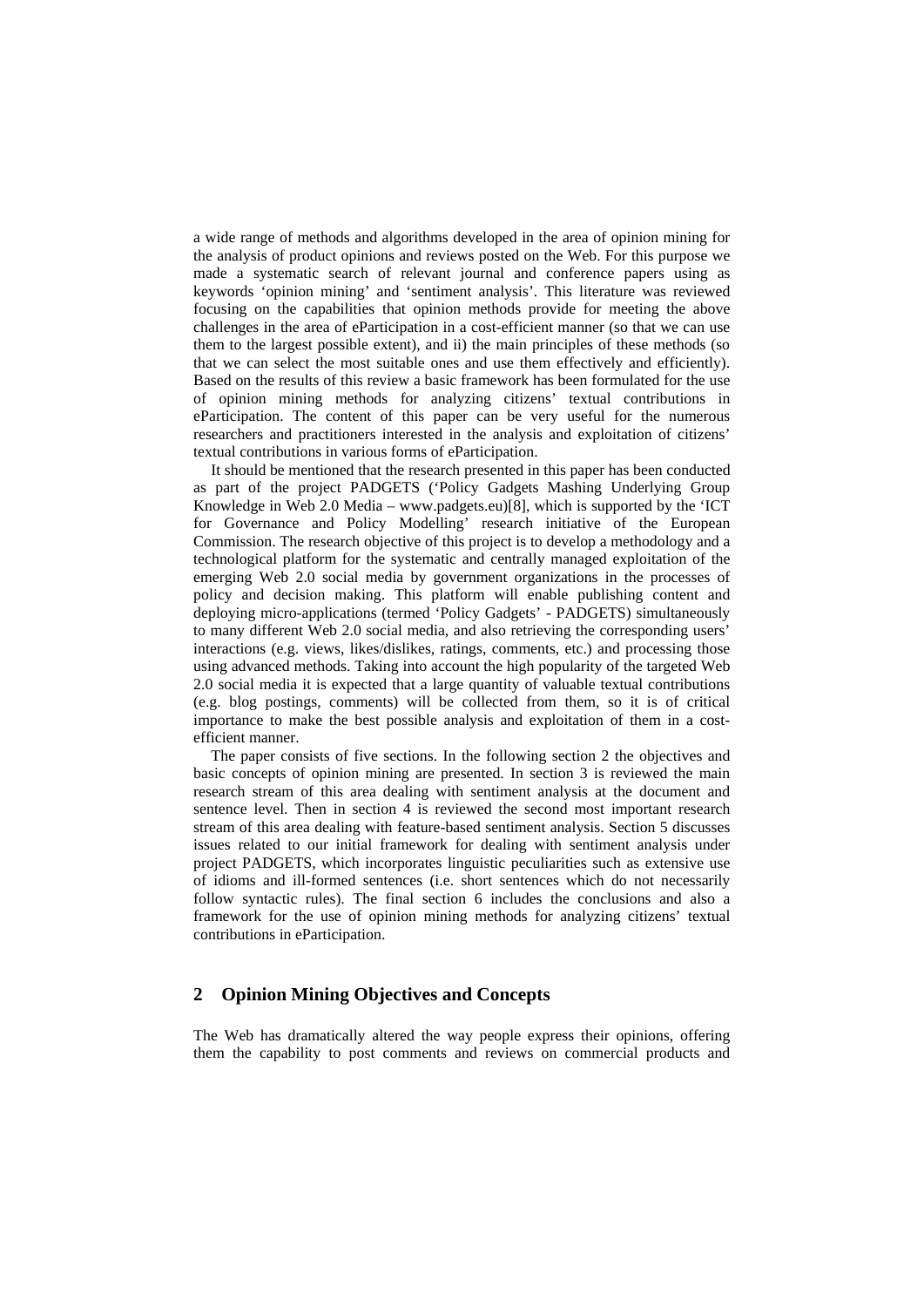express their views on a plethora of issues in forums, discussion groups, chat rooms, social networking groups and blogs. This user-generated content has been recognized as a valuable source of commercial and political information. However, the large amount of this information and its natural language form make it difficult to extract the useful elements, such as the general feeling/sentiment (e.g. positive, negative, or neutral) on the particular topic (e.g. a product/service or a new policy proposal) and the specific issues raised about it by the users/visitors of these websites. For these reasons methods started being developed for supporting the above tasks, and this lead to the development of the sentiment analysis or opinion mining research domain, which according to [11] aims to develop methods for the computational processing of opinions, sentiments and emotions found, expressed and implied in text. Its initial motivation has been to enable firms to analyze online reviews and comments entered by users of their products in various review sites, blogs, forums, etc., in order to draw general conclusions as to whether users liked the product or not (sentiment analysis), and also more specific conclusions concerning features (characteristics) of the product that have been commented positively or negatively (features extraction and analysis).In general, opinions can be expressed on anything, e.g., an item, a product, a service, an individual, an organization, an event, or a topic, so we use the collective term 'object' to denote the target entity that has been commented on; however, comments can be expressed not only on objects, but also on particular 'features' (characteristics) of them [12], e.g. on the "*battery life*" feature of a mobile phone.

This research domain can be subdivided into two main streams. The first research stream deals with the classification of an opinionated text (i.e. a document consisting of several statements, such as a forum or blog post) as expressing a positive, negative or neutral opinion. More recent research in this research stream focuses on the sentence level, dealing with the classification of a sentence as objective (fact) or subjective (opinion), and then on the further classification of the subjective sentences as expressing a positive, negative or neutral opinion [13]. The second research stream of this area deals with the extraction of the most commented features of the commented object, and for each of them, the classification of relevant opinions as positive, negative or neutral is performed. Throughout the following sections 3 and 4 these two research streams are reviewed.

## **3 Document and Sentence Level Sentiment Analysis**

Sentiment analysis is perhaps the most widely studied topic in this domain [14,15,18, 19,20,21,22,23,24]. Sentiment classification is similar in some aspects to, but also different in some other aspects from, standard topic-based text classification, which classifies documents into labeled topic classes, e.g., politics, sciences, sports, etc. In topic-based classification, topic related words are important, while in sentiment-based classification it is opinion words denoting a positive or negative attitude (e.g. great, excellent, amazing, horrible, bad, worst, etc.) that are really important. Initially, sentiment-based classification was focused on the document level.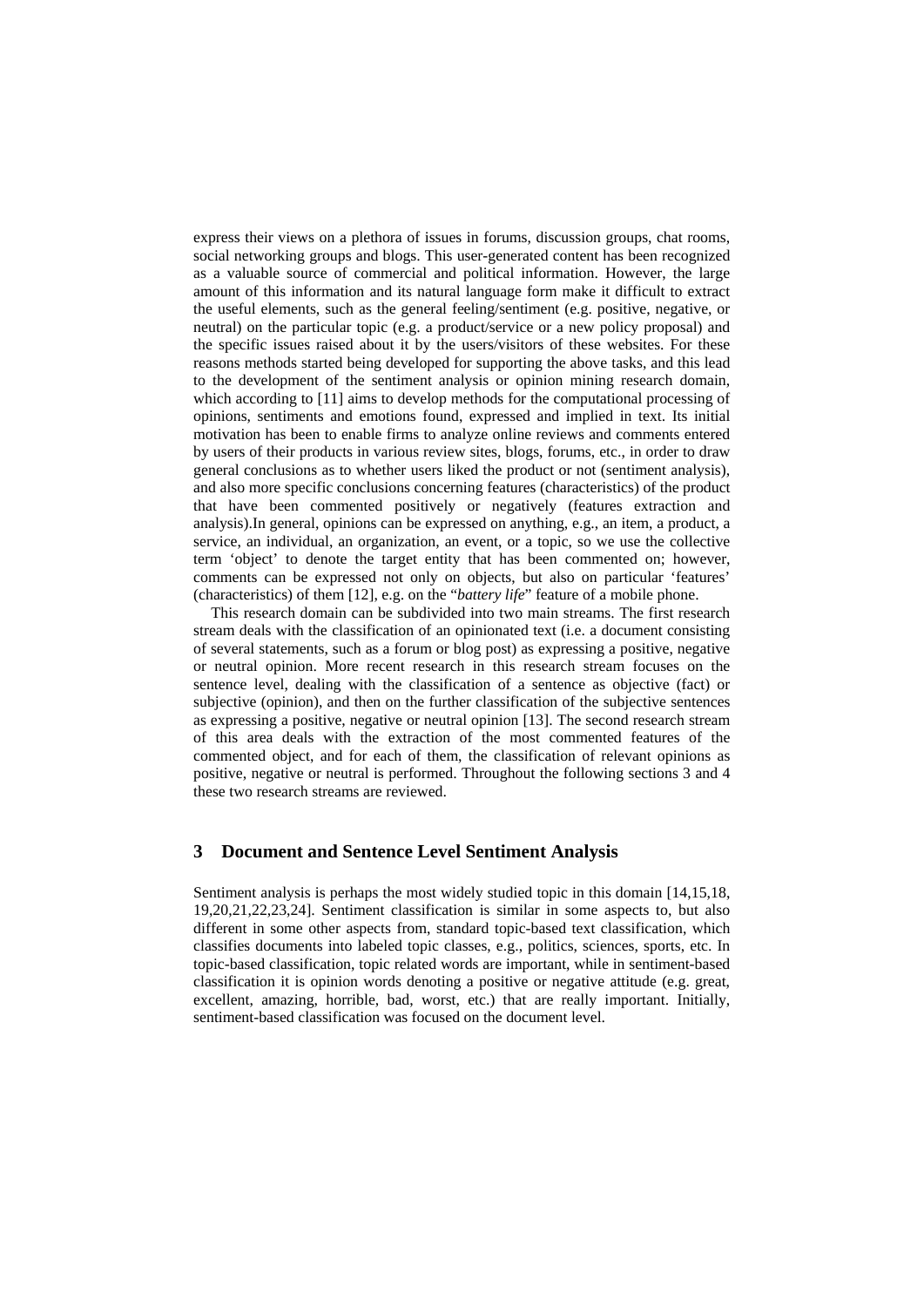#### **3.1 Document-Level Sentiment Analysis**

Existing supervised learning methods have been readily applied to document-level sentiment classification. Pang et al. [25] followed this approach to classify movie reviews into two classes, positive and negative. It was shown that using unigrams (a bag of individual words) as features in classification performed well with either naïve Bayesian or SVM classifiers. Subsequent papers used a large variety of features and techniques in learning. As most machine learning applications, the main task of sentiment classification is to find a suitable set of classification features. Some of the most widely used features for this purpose are (for a more comprehensive survey see [11]):

- Terms' frequencies and positions: these features are individual words or word ngrams and their frequency counts, while in some cases word positions may also be considered.

- Part-of-speech (POS) tags: It has been observed by a plethora of early research studies that adjectives (e.g. "interesting", "bad", etc.) were important indicators of subjectivities and opinions, so they have been treated as special features.

- Opinion words and phrases: By definition, "opinion words" are words commonly used to express positive or negative sentiments, e.g. "beautiful", "wonderful", "good", and "amazing" denote positive opinion words, whereas "bad", "poor", and "terrible" indicate negative opinion words. Although many opinion words are adjectives (as previously shown), adverbs, nouns (e.g. "rubbish", "junk") as well as verbs (e.g. "hate" and "like") can indicate sentiment as well. Apart from individual words, there are also opinion phrases and idioms, such as in the English language "something cost an arm and a leg" that indicates sentiment.

- Syntactic dependency: Word dependencies generated from syntactic parsing or dependency trees are also used as features by several researchers.

- Negation: Clearly negation words are important because their appearances often change the opinion orientation, e.g. the sentence "I don't like this camera" is negative.

An interesting conclusion in this research stream is that the "domain adaptation"is very often of critical importance. In particular, it has been found that sentiment classification is highly sensitive to the domain from which the training data (e.g. positive and negative opinion words) have been extracted. A classifier trained using opinionated texts from one domain often performs poorly when it is applied or tested on opinionated texts from another domain. The reason is that words and even language concepts that are used in different domains for expressing opinions can be substantially different. It is possible that the same word in one domain may mean positive, but in another domain may mean negative. For example, as remarked in [26], the word 'unpredictable' may have a negative orientation in a car review (e.g., "unpredictable brakes"), but it could have a positive orientation in a movie review (e.g., "unpredictable scenario"). Thus, domain expertise is required. Ontologies are very beneficial in this respect since they encode human domain knowledge in a machine readable format. Nevertheless, since ontology construction is a painstaking process, most articles use labeled opinions originated from one domain and apply general opinion words to unlabeled opinions of another domain [18, 27, 28].

Also, some research has been conducted on the use of unsupervised learning techniques for document-level sentiment analysis. In these techniques, weighted terms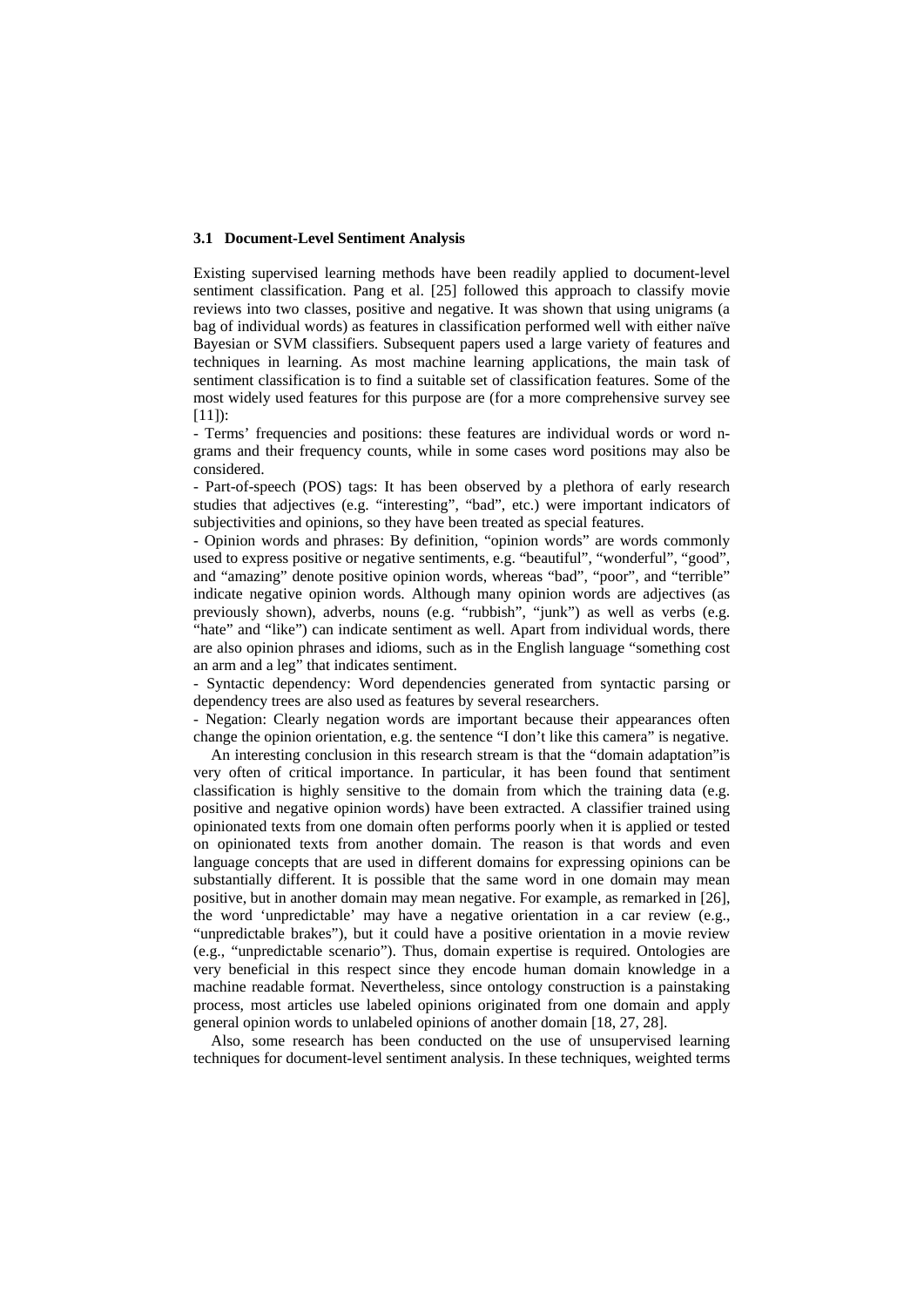and phrases are the main indicators for sentiment classification. The use of unsupervised algorithms, such as Mutual Information, which utilize a neighborhood of *k* surrounding terms around a standard syntactic element (e.g. adjuncts or adverbs) that are likely to express opinions, can give good results [26].

#### **3.2 Sentence-Level Sentiment Analysis**

In the more recent research in this area the level of granularity increases to the level of sentence [45,64,65], focusing on sentence-level subjectivity and sentiment classification. In particular, the main objective is: given a sentence, one has to perform the following two sub-tasks:

i) subjectivity classification: i.e. to determine whether it is a subjective sentence (opinion) or an objective one (fact),

ii) sentence-level sentiment classification: if the sentence is subjective determine whether it expresses a positive, negative or neutral opinion.

Traditional supervised learning methods are here applicable as well. For instance, one of the early works reported by Wiebe et al. [13] performed subjectivity classification using the naïve Bayesian classifier, while subsequent research has used many other learning algorithms [29,30,31,32].One of the main bottlenecks of using supervised learning for the above purposes is the manual effort involved in annotating the very large number of training examples (i.e. labeling the available examples as either positive or negative). To reduce the manual effort a 'bootstrapping' approach to label training data automatically is reported in [30,33], using a form of re-sampling that aims to estimate the variability of statistical properties of interest.

Yu and Hazivassiloglou [34] propose a technique that identifies subjective (opinion) sentences and also determines their opinion orientations. For the initial identification of subjective sentences it uses supervised learning examining three particular learning methods: sentence similarity, naïve Bayesian classification, and multiple naïve Bayesian classifiers. Then for sentiment classification of each identified subjective sentence it uses a similar method to the one used in [26], but with several words (instead of two used in [26]), and the score function was the wellknown log-likelihood ratio. It should be noted that inn [26] the semantic orientation of a phrase is calculated as the Mutual Information between the given phrase and the word "excellent" minus the Mutual Information between the given phrase and the word "poor". The same issue is examined in [35] considering gradable adjectives. In [24] a semi-supervised learning method is applied, and in [36] the decision is made by simply summing up opinion words in a sentence. In [37,38,39] statistical prediction models are built to identify some specific types of opinions in reviews. A significant conclusion of this research is that sentence-level classification is not suitable for compound sentences. Wilson et al. [16] pointed out that a single sentence may contain not only multiple opinions, but also both subjective and factual clauses, making the problem even more difficult. In a more recent work [40] the problem of sentence-level sentiment analysis is studied using machine learning by considering contextual sentiment influencers such as negation (e.g. not and never) and contrary (e.g. nevertheless and however). A list of such influencers are provided in [41].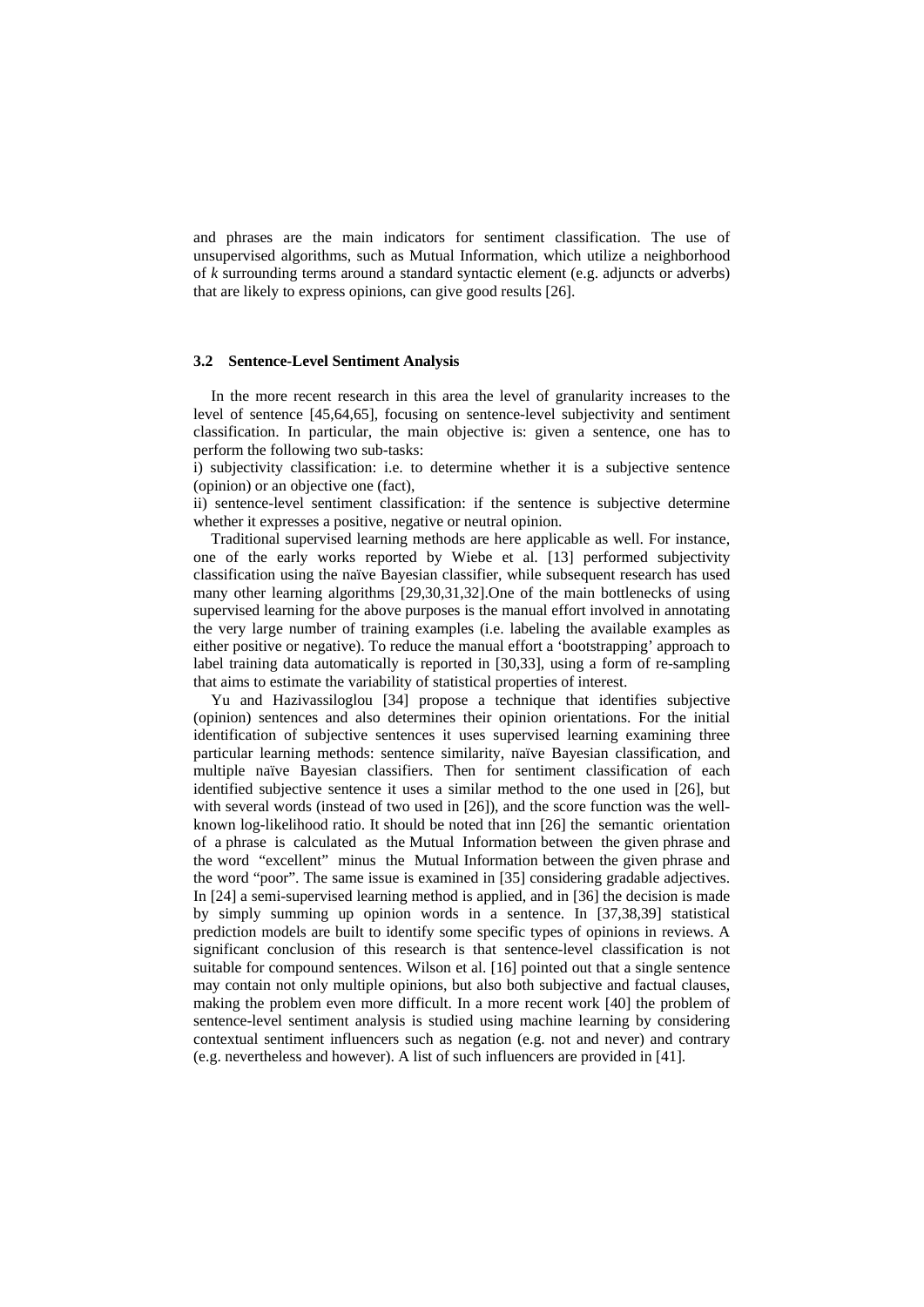#### **3.3 Polar Words**

For the application of the above sentiment analysis methods it is important to define particular words that bear a positive or negative meaning, which are referred to as 'opinion words' or 'polar words' in the literature and form the so-called opinion lexicon. Examples of positive polar words in the English language include "beautiful", "good", "amazing", "astonishing", etc., while negative polar words include "poor", "bad", and "awful". Apart from individual words, there are also opinion phrases and idioms indicating positive or negative sentiments, e.g., "the service cost me an arm and a leg" (indicating a negative sentiment of having paid too much). For developing a polar word list three main approaches have been proposed:

- The 'manual' approach, which is very time-consuming [20, 42, 43, 44] and thus it is usually used in combination with automated approaches as a final check, since such automated methods usually make mistakes.

- The 'dictionary-based' approach. One of the simpler techniques in this approach is based on 'bootstrapping', using a small set of seed opinion words and an online dictionary such as WordNet [45]. The strategy is to first collect a small set of opinion words with known orientations (positive and negative) manually, and then to grow this set by searching within the WordNet for their synonyms and antonyms. The newly found words are added to the seed list, and this can lead to a next iteration, etc.; this iterative process stops when no more new opinion words are found. This approach is successfully used in [46,56]. After the iteration process is completed manual labeling can be carried out to correct errors. Researchers have also used additional information (e.g. glosses) in WordNet and additional techniques (e.g., machine learning) to generate better lists [46,47,48,49,50]. So far several opinion word lists have been generated [51,52]. The dictionary-based approach and the opinion words collected from it have a major shortcoming: it is unable to find opinion words with domain specific orientations. For example, for a speakerphone if it is 'quiet' this is usually negative; however, for a car if it is 'quiet' this is positive. The corpus-based approach described next can help coping with this problem.

- The 'Corpus-based' approach and sentiment consistency: The methods following this approach rely on syntactic or co-occurrence patterns and also a seed list of opinion words in order to find other opinion words in a large corpus (= set of documents). A representative work of this approach is the one of Hazivassiloglou and McKeown [53]. The technique starts with a list of seed opinion adjective words, and uses them and a set of linguistic constraints or conventions on connective words to identify additional adjective opinion words and their orientations. For instance, one of the constraints concerns the conjunction (AND), and says that conjoined adjectives usually have the same orientation, e.g. in the sentence "This vehicle is beautiful and spacious" if "beautiful" is known to be positive it can be inferred that "spacious" is also positive. This is so because people usually express the same opinion on both sides of a conjunction. Similar rules or constraints also hold for other connectives, such as OR, BUT, EITHER-OR, and NEITHER-NOR. We call this idea sentiment consistency. Also, clustering can be used to produce two sets of words: positive and negative ones. In [54] Kanayama and Nasukawa expanded this approach by introducing the idea of intra-sentential (within a sentence) and inter-sentential (between neighboring sentences) sentiment consistency (called coherency in [54]).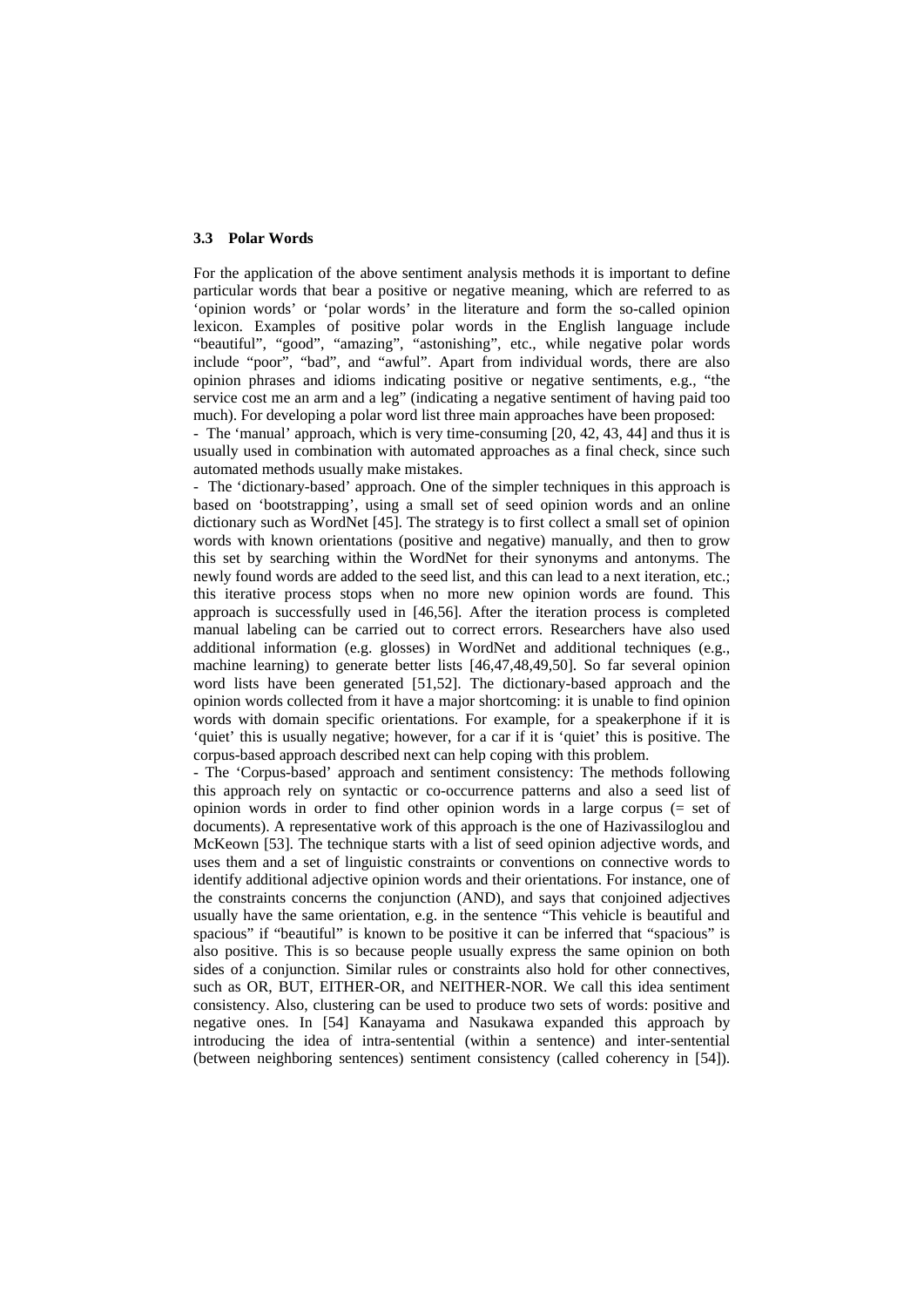This approach has a major advantage in comparison with the dictionary-based approach: it can identify domain specific opinion words and their orientations if a corpus from only the specific domain is used.

## **4 Feature-based Sentiment Analysis**

Classifying opinionated texts at the document or sentence level is useful, but does not provide a complete view on the commented object: a positive opinionated document does not necessarily mean that the author has positive opinions on all aspects or features of the object; likewise, a negative opinionated document does not mean that the author dislikes everything. In a typical opinionated passage, although the general sentiment on the object may be positive or negative, the author can express opinions on both positive and negative aspects of the object. Document-level and sentencelevel classification does not provide such information, so in order to drill down such details we need to go to the object feature level. Therefore feature-based sentiment analysis includes the following two sub-tasks:

- identify object features that have been extensively commented on,

- determine whether the opinions on each of these features are positive, negative or neutral.

### **4.1 Feature Extraction**

Its first task is to specify the topic or the feature of an object commented, which is essential in order to proceed to the second task of classifying its positive or negative meaning. The most widely known approaches that discuss unsupervised learning for identifying explicit features, such as nouns and noun phrases, involve the following two steps ([44],[48]):

I) Finding frequent nouns and noun phrases: Nouns and noun phrases are straightforwardly identified by using a POS tagger, which is a linguistic software tool for labeling each word with its part-of-speech. Their occurrence frequencies are counted, and only the frequent ones are kept (a frequency threshold can be decided). This approach is based on the assumption that when people comment on object features the vocabulary that they use usually converges, and most object features are nouns. Thus, those nouns that are frequently talked about are usually genuine and important features.

II) Finding infrequent features by making use of opinion words: Opinion words are usually adjectives and adverbs that express positive or negative opinions. The basic idea is that the same opinion word can be used to characterize positively or negatively different object features. Opinion words that characterize frequent features can also modify infrequent features, and thus can be used to extract infrequent features.

The precision of first step of the above algorithm was improved by Popescu and Etzioni in [55]. Their algorithm tries to remove those noun phrases that may not be object features. It evaluates each noun phrase by computing a pointwise mutual information (PMI) score between the phrase and 'meronymy' discriminators associated with the object class, e.g., a scanner class. In WordNet, Y is a meronymy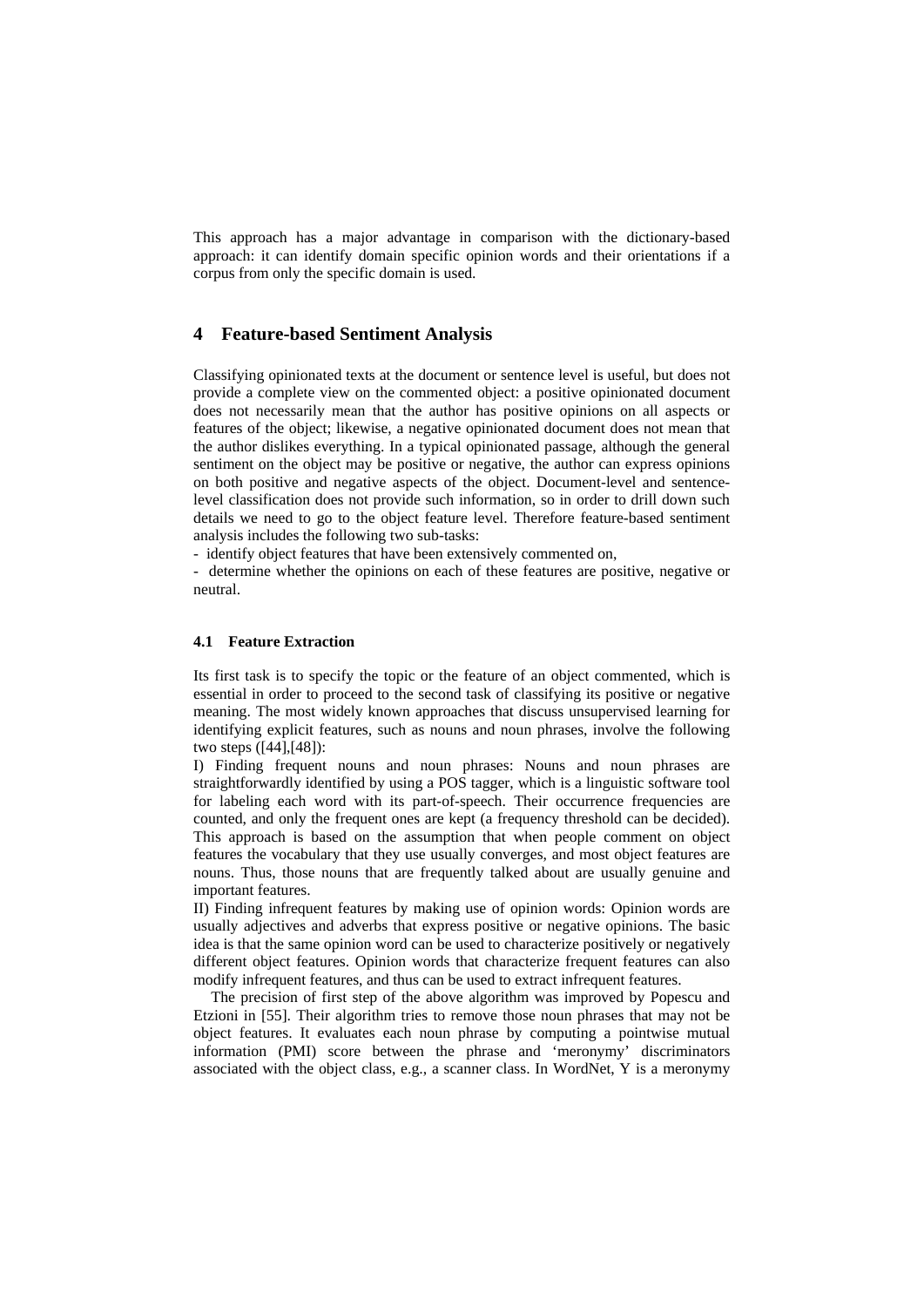of X if Y is a part of X (e.g. wheel is a meronymy of car). The meronymy discriminators for the scanner class are, "of scanner", "scanner has", "scanner comes with", etc., which are used to find components or parts of scanners by searching on the Web. The algorithm also distinguishes components and parts from attributes and properties using WordNet's is-a hierarchy (which enumerates different kinds of properties) and morphological cues (e.g., "-iness", "-ity" suffixes).

Other related works on feature extraction mainly use the ideas of topic modeling and clustering to capture topics/features in reviews [56, 57, 58]. For example, in [59], Mei et al. proposed a probabilistic model called topic-sentiment mixture to capture the mixture of features and sentiments simultaneously. One topic model and two sentiment models were defined based on language models to capture the probabilistic distribution of words in different topics/features with their associated opinion orientations. Su et al. [58] also proposed a clustering based method with mutual reinforcement to identify implicit features.

After the extraction of object features two additional issues need to be resolved the synonyms issue. It is common that people use different words or phrases to describe the same feature. For example, photo and picture refer to the same feature in digital camera opinions and reviews. Identifying and grouping synonyms is essential for applications. Although WordNet as well as other thesauri and dictionaries help to some extent, they are far from sufficient due to the fact that many synonyms are domain dependent. For example, picture and movie are synonyms in movie reviews, but they are not synonyms in digital camera reviews as picture is more related to photo while movie refers to video. Carenini et al. [60] proposed a method based on several similarity metrics similar to those in information integration [61]. It requires the use of a taxonomy of features to be given for a particular domain. The algorithm merges each discovered feature to a feature node in the taxonomy. The similarity metrics are defined based on string similarity, synonyms and other distances measured using WordNet. Experiments on digital camera and DVD opinions show interesting outcomes.

### **4.2 Identification of Opinion Orientation**

An important issue in feature-based sentiment analysis is how to identify the orientation of opinions expressed on an object feature in a sentence. Clearly, the sentence-level sentiment classification methods discussed previously are also applicable here, i.e. they can be applied to each sentence containing object features. However, there is an additional lexicon-based approach to this problem [51]. This lexicon-based approach basically uses opinion words and phrases in a sentence to determine the orientation of the opinion. Apart from the opinion lexicon, negations and but-clauses in a sentence are also taken into account. In particular, this approach includes the following four steps:

A) Identify opinion words and phrases: Given a sentence that contains an object feature initially are identified all opinion words and phrases. Each positive word is assigned the opinion score of  $+1$ , each negative word is assigned the opinion score of -1, and each context dependent word (i.e. word having meaning positive or negative depending on the context) is assigned the opinion score of 0. Suppose for example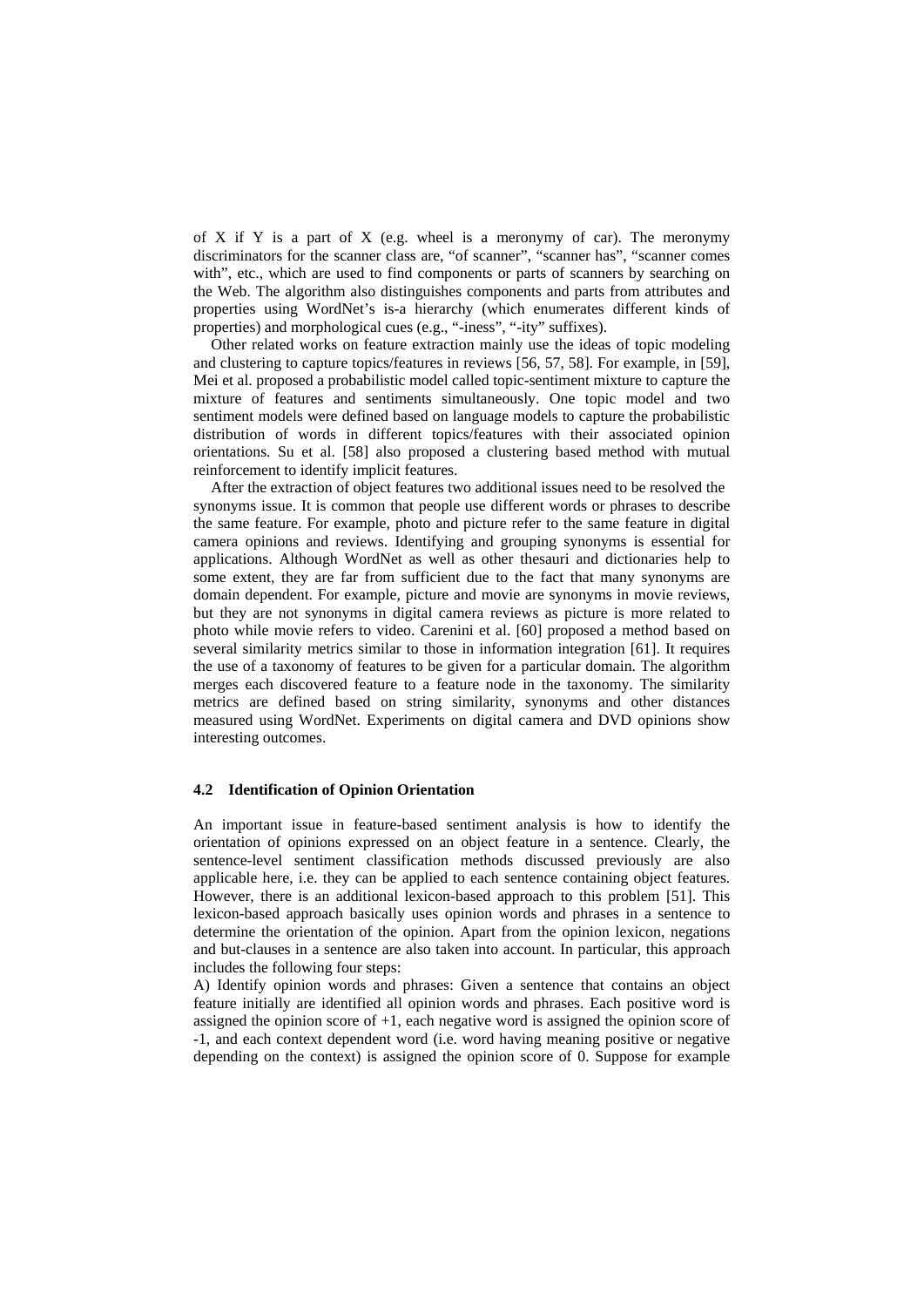that we are given the sentence "The picture quality of this camera is not great, but the battery life is long." After this step, the sentence is turned into "The picture quality of this camera is not great  $[+1]$ , but the battery life is long  $[0]$ " because "great" is a positive opinion word and "long" is context dependent.

B) Handling negations: Negation words and phrases are used to revise the opinion scores obtained in the previous step based on some negation handling rules. After this step, the above sentence is turned into "The picture quality of this camera is not great [-1], but the battery life is long [0]" due to the negation word "not".

C) But-clauses: In English, the word "but" means contrary, so a sentence containing but is handled by applying the following rule: the opinion orientation before but and after but are opposite to each other. After this step, the above sentence is turned into "The picture quality of this camera is not great  $[-1]$ , but the battery life is long  $[+1]$ " due to "but". Apart from but, phrases such as "with the exception of", "except that", and "except for" behave similarly to "but" and are handled in the same way.

D) Aggregating opinions: This final step applies an opinion aggregation function to the resulting opinion scores to determine the final orientation of the opinion on each object feature in the sentence.

#### **4.3 Ontology-based Sentiment Analysis**

One of the most recent developments in feature-based sentiment analysis is the use of domain-specific knowledge through ontologies, which constitute a well-known formalism for representing knowledge in a both human and machine comprehensible manner. Using ontologies for web classification and document extraction has been a successful technique that inspired researchers from the sentiment analysis domain to incorporate such knowledge in order to define a taxonomy (or hierarchy) of object features and then build sentiment analysis subsystems that apply rules denoted by the structures of such taxonomies. Most research and commercial systems that incorporate ontologies [62,63] consist mainly of two main modules: an ontologybased extraction module and a sentiment analysis module. The ontology-based extraction module creates a small hierarchical tree using a set of relevant texts from which terminology is extracted. In the analysis module this small tree is compared against the large core ontology tree for analyzing the sentiment labels of its nodes.

## **6 Sentiment Analysis in project PADGETS**

From the aforementioned review on existing techniques on sentiment analysis in every granularity level, ranging from document-based to feature-based opinion mining, we could state that given a language with a plethora of tools and opinionated text in a well-structured format, the performance of sentiment classification could reach very high percentages in the range of 80%-90%. Furthermore, a significant portion of those techniques have been applied and evaluated in domains where users state their opinions in a formal language and using large textual inputs such as electronic commerce, media presentations (i.e. movies or music albums), etc. Nevertheless, as regards to PADGETS, the application languages would be Greek,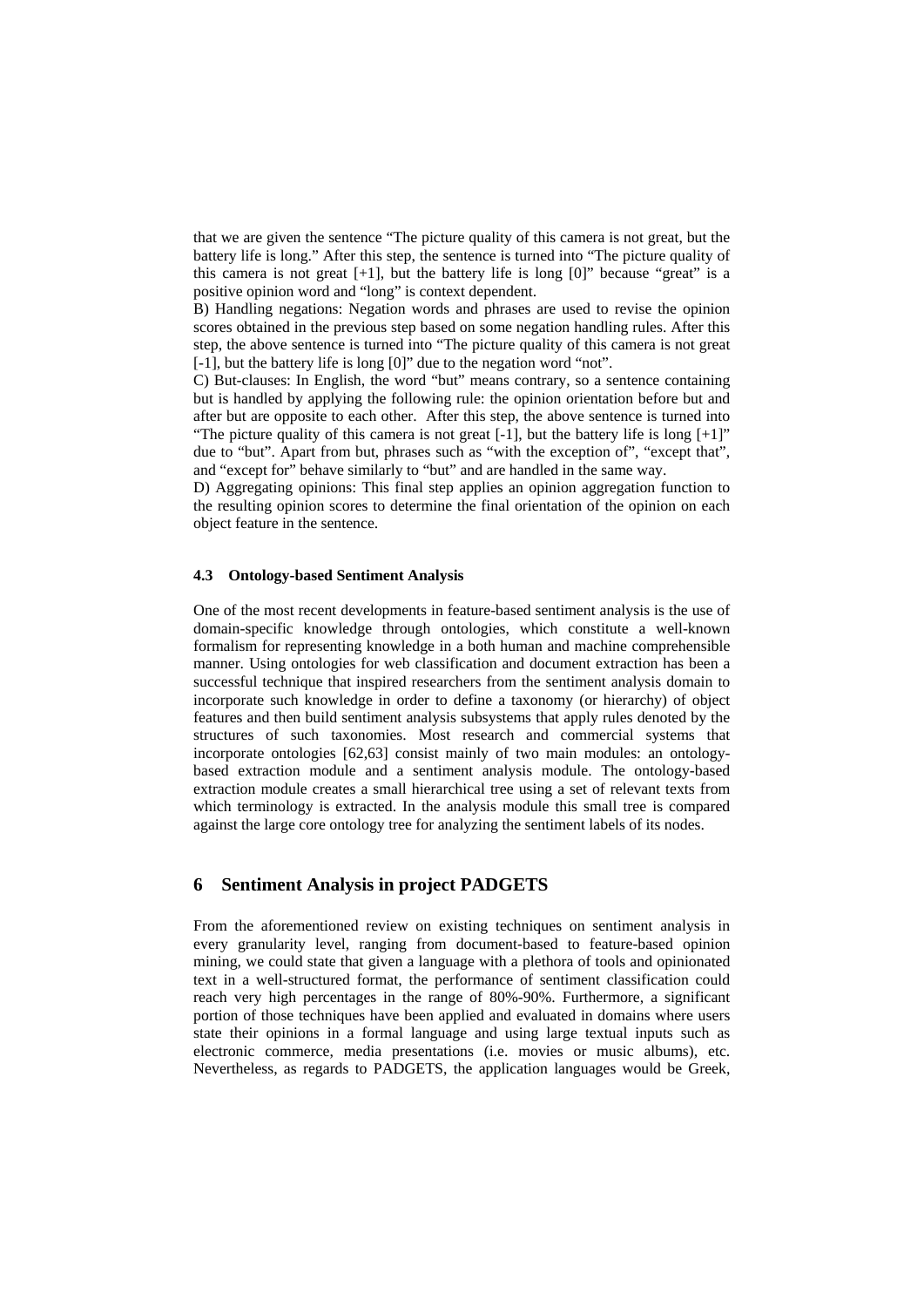Slovenian and Italian, which lack of abundance in linguistic resources. Additionally, the domain of social media is not similar to the aforementioned cases, since users tend to utilize a smaller vocabulary with linguistic idioms or utilize the grammatical phenomenon of ellipsis in the texts. This phenomenon resulted in a novel approach that incorporates Social Network Analysis theory in order to deal with connecting opinions. To our knowledge, this is the first time such an approach is being exploited for sentiment classification. The idea is borrowed from the social network analysis (SNA) domain, which considers humans participating in social networking activities as *actors* and studies their *relationships* (see the PageRank algorithm of Google® for further details). SNA views the above process as a graph, where actors are *nodes* and *edges* state a kind of relations between two actors (e.g. friends in Facebook, Followers in Twitter, etc.). Opinions in social media may be suffering of short texts, encompassing linguistic idioms that are **more difficult** to be analyzed using traditional tools. However, if we consider opinions as actors and their inter-reference as links, we could form a common basis between opinion mining and SNA. The achievement of such a correspondence lies to the utilization of the **prestige** attribute, commonly found in SNA. Prestige is a refined measure of prominence of an actor. An actor is considered prestigious if he/she is the object of many references by other actors. Similarly, an opinion is significant (either positive or negative) if it is being addressed by other opinions. Furthermore, an opinion which is referenced by prestigious opinion is more significant than ones which are not referenced by opinions of great prestige. An analogue to real life is the case where a person who is recommended by a CEO of a company is more prestigious than a person who is recommended by the clerk of the company. By connecting opinions (where applicable) and grading their **rank prestige** accordingly, we could identify which sub-graph contains nodes of positive of negative sentiment and proceed with the classification of all other nodes. A reference can of course be positive (agreement) or negative (disagreement).

## **5 Conclusions**

Both the traditional and the emerging eParticipation forms result in the production of large quantities of citizens' textual contributions concerning policies and decisions under formation, in numbers much higher than in the off-line public policy debates. It is of critical importance to use appropriate technologies for analyzing them in a costefficient manner, in order to extract the valuable opinions and knowledge they contain, and then integrate them in the policy/decision making processes and provide feedback to the citizens. In this paper we review methods developed in the area of opinion mining as to the capabilities they provide for meeting the above challenges. From this review it has been concluded that a useful body of knowledge has been developed in this area consisting of methods for addressing mainly the following three problems:

- classification of an opinionated text as expressing as a whole a positive, negative or neutral opinion (document-level sentiment analysis),

- classification of each sentence of such a text as objective (a fact) or subjective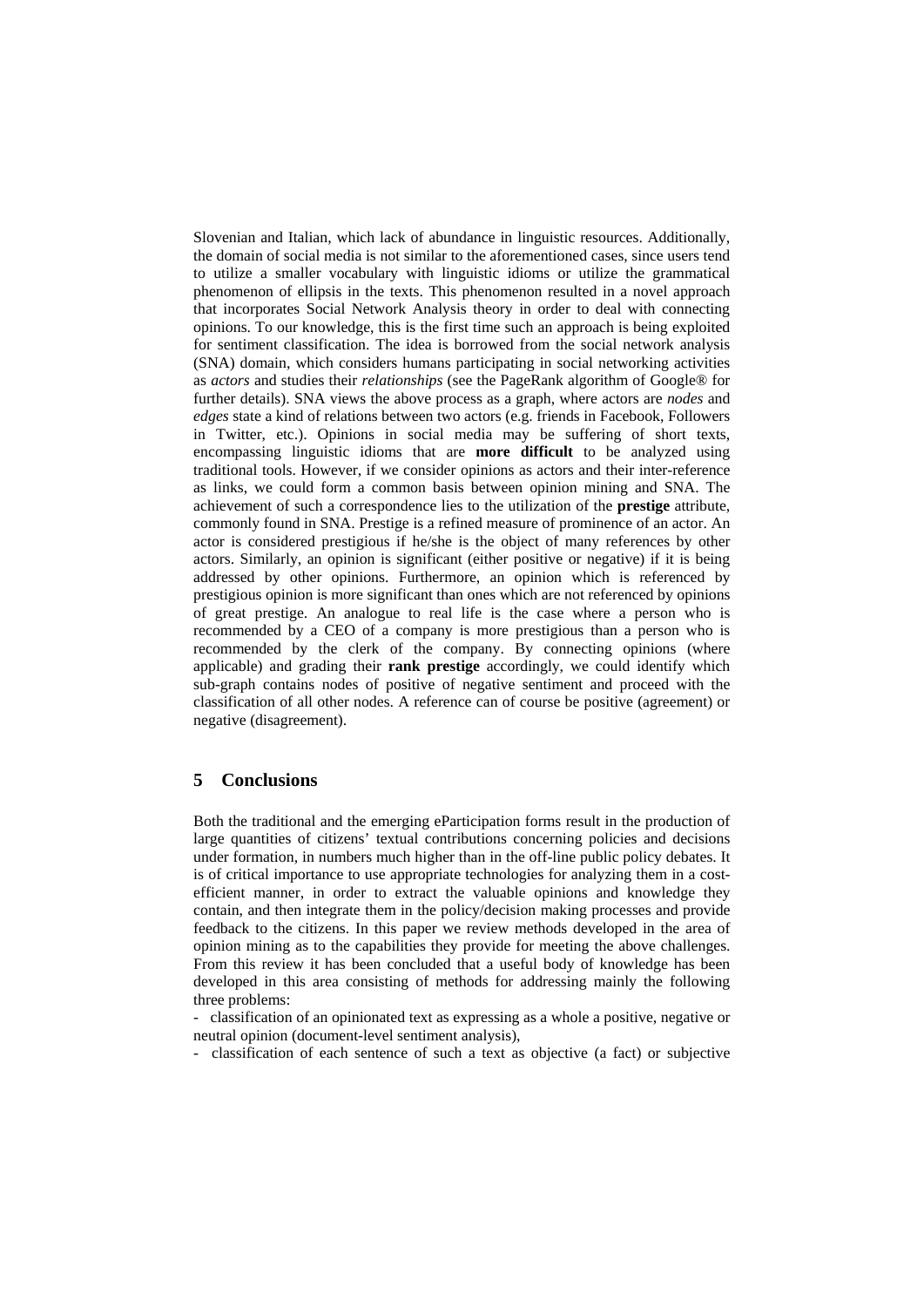(opinion), and then focus on the latter and classification of each of them as expressing a positive, negative or neutral opinion (sentence-level sentiment analysis),

- extraction of the particular features/subtopics commented by the authors of these texts, and for each of them identification of the orientation of the opinions expressed about it as positive, negative or neutral (feature-level sentiment analysis).

Based on the conclusions of this review a basic framework for the use of opinion mining methods in eParticipation can be formulated consisting of five stages:

I. Classify each particular posting on the policy/decision under discussion as positive, neutral or negative, using methods of document-level sentiment analysis (section 3.1), and then calculate relative frequencies of positive, neutral and negative postings.

II. For each posting identify its subjective sentences (expressing opinions) and classify each of them as positive, neutral or negative using methods of sentence-level sentiment analysis (section 3.2), and then calculate relative frequencies of positive, neutral and negative subjective sentences.

III. Compare and integrate findings of the above steps I and II, and also findings from the analysis of other types of citizens' non-textual feedback (e.g. numbers of users who voted in favor or against the policy/decision under discussion in an e-vote tool, or rated it positively or negatively in an e-survey tool, or even liked or disliked a relevant content we published in social media). This will allow conclusions to be drawn as to the citizens' general sentiments/feelings (positive or negative) on this government policy/decision.

IV. By further processing all postings on this policy/decision using feature extraction methods (section 4.1) identify the main issues raised and commented by citizens.

V. Finally for each issue classify each of the postings' sentences containing it as positive, neutral or negative using methods of sentence-level sentiment analysis opinion orientation (section 4.2), and then calculate relative frequencies of positive, neutral and negative subjective sentences. This will allow the identification of the main issues raised by the citizens and the particular sentiments/feelings on them (e.g. positive and negative aspects and effects of the policies/decisions under discussion, implementation barriers, improvement suggestions, etc.).

It should be noted that for the practical application of the above opinion mining methods it is of critical importance to have sufficient language resources, such as lexicons, POS taggers, name entity recognizers, and tokenizers. The availability of these resources varies among languages. Further research is in progress by the authors for the application of the above framework for analyzing citizens' comments on policy messages posted by government organizations in several social media, as part of the PADGETS project mentioned in the introductory section.

## **References**

1. Organization for Economic Co-operation & Development (OECD) (2001). OECD Handbook on Information, Consultation and Public Participation in Policy-Making, OECD Publications Service, Paris.

2. Organization for Economic Co-operation & Development (OECD) (2003). Engaging Citizens Online for Better Policy-making - Policy Brief, OECD Publications Service, Paris.

3. Organization for Economic Co-operation & Development (OECD) (2004). Promise and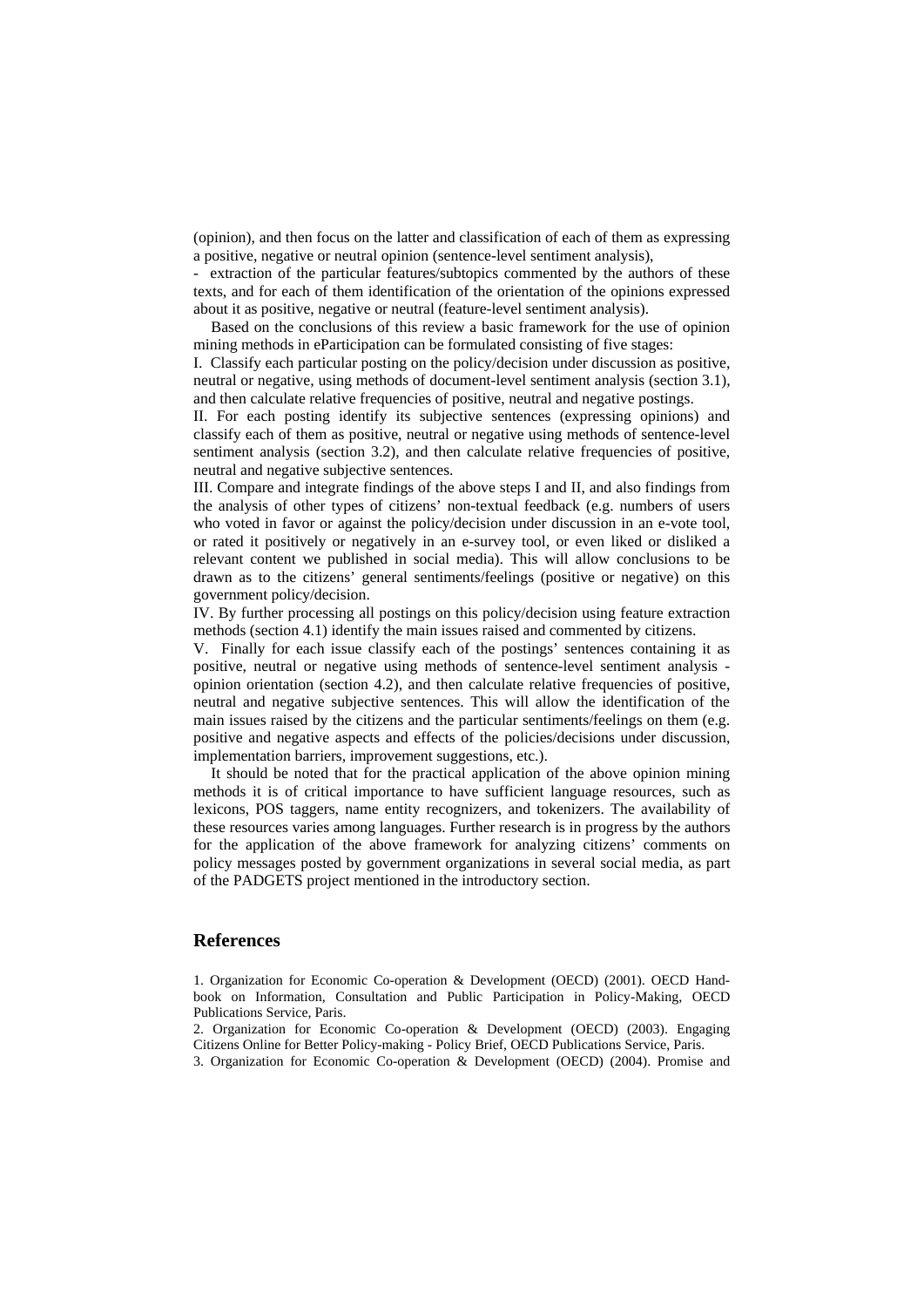Problems of e-Democracy: Challenges of Online Citizen Engagement, OECD Publications Service,Paris.

4. Xenakis, A., Loukis, E. (2010). An Investigation of the Use of Structured e-Forum for Enhancing e-Participation in Parliaments', International Journal of Electronic Governance, Volume 3, Issue 2, pp. 134 – 147.

5. Osimo D. (2008). Web 2.0 in Government: Why and How? JRC Scientific and Technical Reports. European Commission, Joint Research Centre, Institute for Prospective Technological Studies.

6. Chadwick, A. (2009). Web 2.0: New Challenges for the Study ofE-Democracy in an Era of InformationalExuberance, I/S: A Journal of Law and Policy for the Information Society, 5 (1), pp. 9-41.

7. Mergel, I. A., Schweik, C. M. and Fountain, J. E. (2009). The Transformational Effect of Web 2.0 Technologies on Government. Available at SSRN: http://ssrn.com/abstract=1412796

8. Charalabidis, Y., Gionis, G., Ferro, E., Loukis, E. (2010). Towards a Systematic Exploitation of Web 2.0 and Simulation Modeling Tools in Public Policy Process. IFIP Second International Conference on e-Participation - ePart 2010, August 29 - September 2, 2010, Lausanne, Switzerland.

9. Rose,J., Sanford, C. (2007). MappingeParticipation Research: Four Central Challenges,Communications of the Association for Information Systems, 20, pp. 909- 943.

10. Macintosh, A., Coleman, S.and Schneeberger,A. (2009). eParticipation: The Research Gaps, ePart 2009, LNCS 5694, Springer-Verlag Berlin Heidelberg,pp. 1–11.

11. Pang, B., Lee, L. (2008).Opinion mining and sentiment analysis. Foundations and Trends in Information Retrieval 2(1-2), pp. 1–135.

12. Liu, B. (2006). Web Data Mining: Exploring Hyperlinks, Contents, and Usage Data. Springer.

13.Wiebe, J., Wilson, T. Cardie, C. (2005). Annotating expressions of opinions and emotions in language.Language Resources and Evaluation, 1(2).

14. Godbole, N.,Srinivasaiah, M. and Skiena, S. (2007). Large-scale sentiment analysis for news and blogs, Proceedings of the International Conference on Weblogs and Social Media (ICWSM).

15. Liu, B., Hu, M., Cheng, J. (2005). Opinion observer: Analyzing and comparing opinions on the web, Proceedings of WWW.

16. Wilson, T.,Wiebe, J.,Hwa, R. (2004). Just how mad are you? Finding strong and weak opinion clauses, Proceedings of AAAI, pp. 761–769.

17. Parrott,W. (2001). Emotions in Social Psychology, Psychology Press, Philadelphia.

18. Aue,A.,Gamon, M. (2005).Customizing sentiment classifiers to new domains: A case study, Proceedings of Recent Advances in Natural Language Processing (RANLP).

19. Choi, Y.Breck, E. and Cardie, C. (2006). Joint extraction of entities and relations for opinion recognition, Proceedings of the Conference on Empirical Methods in Natural Language Processing (EMNLP).

20. Das,S. R., Chen, M. Y. (2007). Yahoo! for Amazon: Sentiment extraction from small talk on the Web, Management Science, vol. 53, pp. 1375–1388.

21. Dave, K.,Lawrence, S., Pennock, D. M. (2003). Mining the peanut gallery: Opinion extraction and semantic classification of product reviews, Proceedings of WWW, pp. 519–528. 22. Devitt,A., Ahmad, K. (2007). Sentiment analysis in financial news: A cohesion based

approach, Proceedings of the Association for Computational Linguistics (ACL), pp. 984–991. 23. Gamon, M. (2004), Sentiment classification on customer feedback data: Noisy data, large feature vectors, and the role of linguistic analysis, Proceedings of the International Conference on Computational Linguistics (COLING).

24. Gamon, M.,Aue, A.,Corston-Oliver, S.,RinggerE. (2005). Pulse: Mining customer opinions from free text, Proceedings of the International Symposium on Intelligent Data Analysis (IDA), pp. 121–132.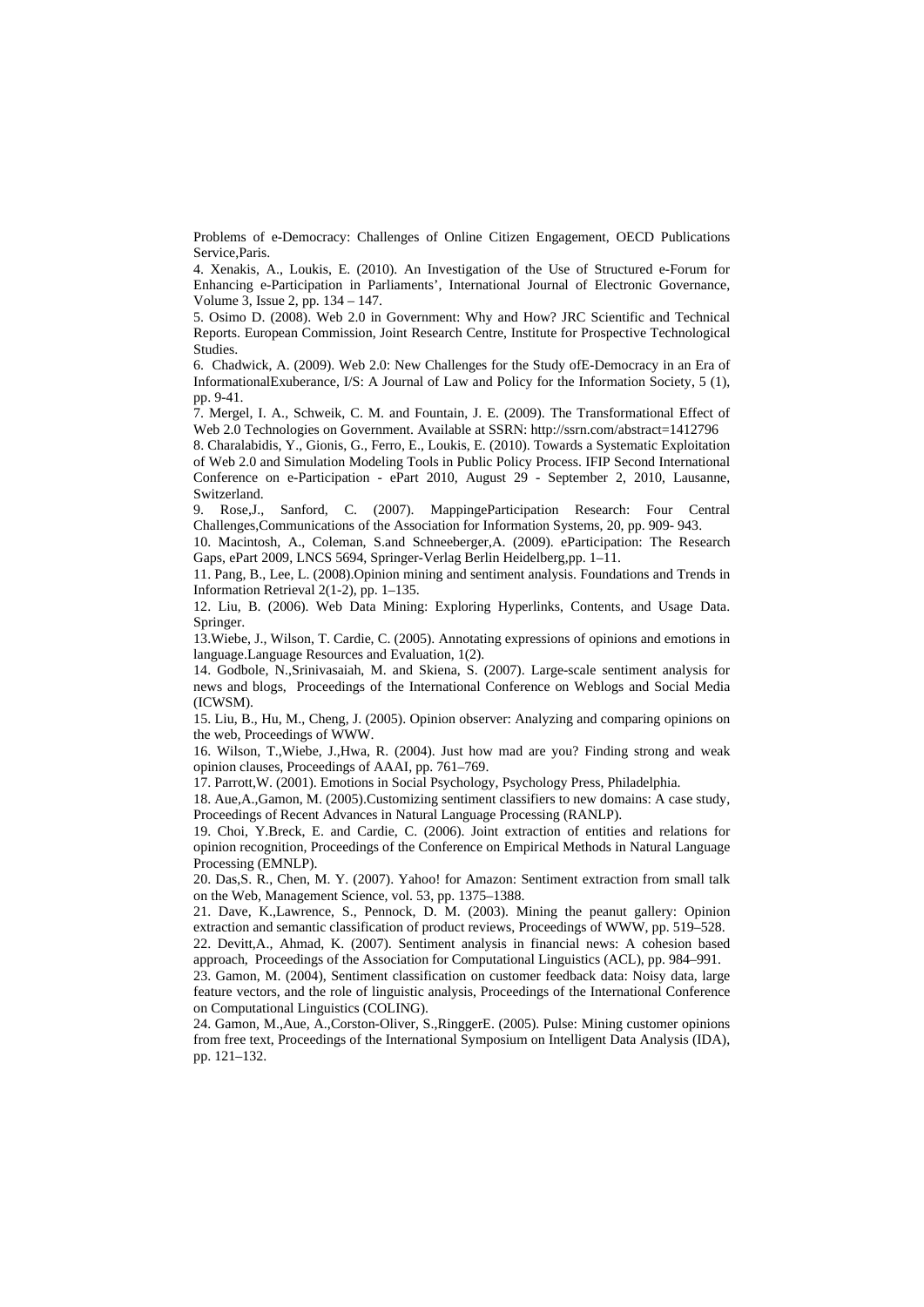25. Pang, B.,Lee, L.,Vaithyanathan, S. (2002).Thumbs up? Sentiment classification using machine learning techniques, Proceedings of the Conference on Empirical Methods in Natural Language Processing (EMNLP), pp. 79–86.

26. Turney, P. (2002). Thumbs up or thumbs down? Semantic orientation applied to unsupervised classification of reviews," Proceedings of the Association for Computational Linguistics (ACL), pp. 417–424.

27. Blitzer, J.,Dredze, M., Pereira, F. (2007). Biographies, Bollywood, boom-boxes and blenders: Domain adaptation for sentiment classification, Proceedings of the Association for Computational Linguistics (ACL).

28. Yang, H. Si, L.,Callan, J. (2006). Knowledge transfer and opinion detection in the TREC2006 blog track, Proceedings of TREC.

29. Hatzivassiloglou,V., Wiebe, J. (2000). Effects of adjective orientation and gradability on sentence subjectivity," Proceedings of the International Conference on Computational Linguistics (COLING).

30. Riloff,E. ,Wiebe, J. (2003). Learning extraction patterns for subjective expressions, Proceedings of the Conference on Empirical Methods in Natural Language Processing (EMNLP).

31. Nasukawa,T., Yi, J. (2003).Sentiment analysis: Capturing favorability using natural language processing, Proceedings of the Conference on Knowledge Capture (K-CAP).

32. Esuli,A., Sebastiani, F. (2006). SentiWordNet: A publicly available lexical resource for opinion mining, Proceedings of Language Resources and Evaluation (LREC).

33. Riloff, E.,Wiebe, J., Wilson, T. (2003). Learning subjective nouns using extraction pattern bootstrapping, Proceedings of the Conference on Natural Language Learning (CoNLL), pp. 25– 34. Yu,H., Hatzivassiloglou, V. (2003). Towards answering opinion questions: Separating facts from opinions and identifying the polarity of opinion sentences, Proceedings of the Conference on Empirical Methods in Natural Language Processing (EMNLP).

35. Kennedy,A.,Inkpen, D. (2006). Sentiment classification of movie reviews using contextual valence shifters," Computational Intelligence, vol. 22, pp. 110–125.

36. Kim,S. M., Hovy, E. (2004). Determining the sentiment of opinions," Proceedings of the International Conference on Computational Linguistics (COLING).

37.Kim,S. M., Hovy, E. (2006). Automatic identification of pro and con reasons in online reviews, Proceedings of the COLING/ACL Main Conference Poster Sessions, pp. 483–490.

38. Kim,S. M., Hovy, E. (2007). Crystal: Analyzing predictive opinions on the web, Proceedings of the Joint Conference on Empirical Methods in Natural Language Processing and Computational Natural Language Learning (EMNLP/CoNLL).

39. Kim,S. M., Pantel, P.,Chklovski, T., Pennacchiotti, M. (2006). Automatically assessing review helpfulness," Proceedings of the Conference on Empirical Methods in Natural Language Processing (EMNLP), pp. 423–430, Sydney, Australia, July.

40. Wilson, T.,Wiebe, J., Hoffmann, P. (2005). Recognizing contextual polarity in phrase-level sentiment analysis. Proceedings of the Human Language Technology Conference and the Conference on Empirical Methods in Natural Language Processing (HLT/EMNLP), pp. 347– 354.

41. Polanyi,L.,Zaenen, A. (2004). Contextual lexical valence shifters, Proceedings of the AAAI Spring Symposium on Exploring Attitude and Affect in Text.

42. Morinaga, S. Yamanishi, K.,Tateishi,K., Fukushima, T. (2002). Mining product reputations on the Web, Proceedings of the ACM SIGKDD Conference on Knowledge Discovery and Data Mining (KDD), pp. 341–349.(Industry Track).

43.Tong, R. M. (2001). An operational system for detecting and tracking opinions in on-line discussion.Proceedings of the Workshop on Operational Text Classification (OTC).

44.Yi, J.,Nasukawa, T.,Bunescu, R.,Niblack, W. (2003). Sentiment analyzer: Extracting sentiments about a given topic using natural language processing techniques, Proceedings of the IEEE International Conference on Data Mining (ICDM).